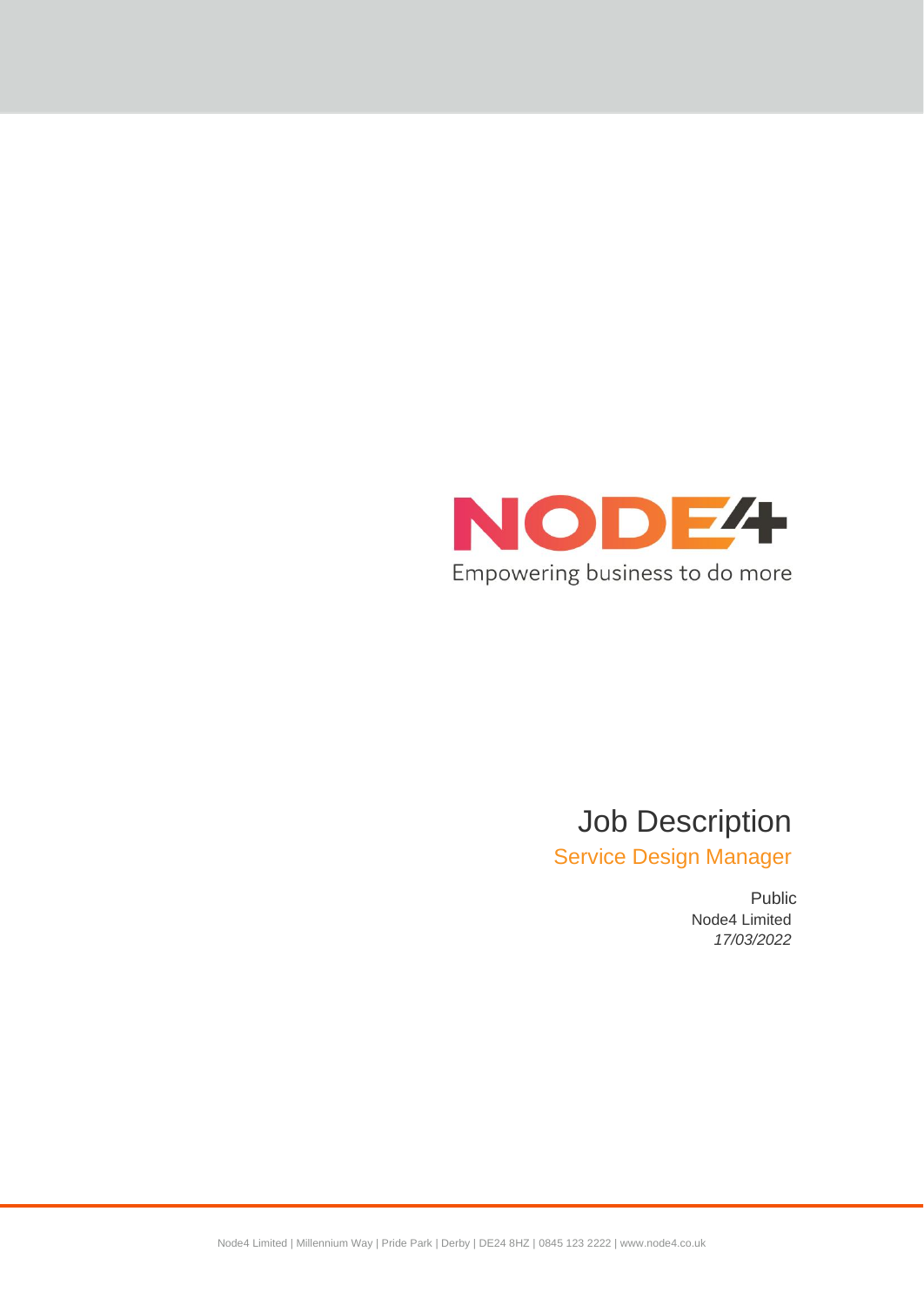

| <b>Job Title:</b> | Service Design Manager |             | <b>Department:</b>   Operations, Compliance & Security |
|-------------------|------------------------|-------------|--------------------------------------------------------|
| Location:         | Flexible               | Reports to: | Head of IT Service Management                          |

### 1. Role Overview

Reporting to the Head of IT Service Management within the Operations, Compliance & Security (OCS) function, the Service Design Manager will interact with closely with colleagues throughout the Node4 Group ecosystem including Sales, Pre-Sales, Office of the CTO (OCTO), Project Management Office (PMO) and Operations. The Service Design Manager will provide High Level Design assistance in scoping customers' service requirements when these are bespoke or fall outside of the Node4 Group standard set of services. Following the award of contract, the Service Design Manager will be responsible for participating in low level due diligence and service design activities to design, develop and agree service delivery packages encapsulating customer requirements that project teams must deliver, and operations teams support.

## 2. Responsibilities

As Service Design Manager you will be an integral part of the IT Service Management Team. In your role you will:

- Produce service designs in the form of high level and low-level Service Design Packages (SDPs) articulating what is required to deliver, operate, and manage the services to be consumed by the customer.
- Design and document how services and solutions will be monitored, maintained, and reported against, including what Service Levels the service will deliver (including contractual obligations, service level agreements, 3<sup>rd</sup> party service measurements and engagement approaches and any further metrics and KPIs).
- Review and develop existing ITIL processes (Incident, Problem, Change, Capacity, Transition etc) to ensure consistent application and delivery across all services to all Node4 Group customers, ensuring any local variances are clearly documented and approved as part of wider customer documentation.
- Manage the service design of a portfolio of projects reviewing, contributing and being responsible for the relevant project design documentation throughout the Technology Lifecyle.
- Manage the transition of new or changed services into production, ensuring that they meet the standards and criteria for implementation into the production environment.
- Collaborate with Commercial, Sales and Account Management colleagues to ensure bespoke services, and non-functional requirements are documented, commercialised, and invoiced.
- Work with Transition Management to operate a 'handshake' between Pre-Sales, Solutions Architects and Transition Management to ensure all requirements are clearly articulated, documented, and agreed to enable a seamless process of design, delivery and go live.
- Provide a point of escalation for service design, transition, and new service deployment.
- Collaborate with OCTO to ensure that Operations is engaged for future projects and non-functional requirements are built into the design of a new or changed service
- Attend relevant OCS meetings to provide updates on new product and services along with a pipeline of upcoming work.
- Ensure all appropriate delivery and service costs (including first-year costs), from both a resource and maintenance perspective, are confirmed, approved, and communicated to the relevant Service Owners.
- Lead service walkthroughs with relevant stakeholders to ensure that service operations are adequately prepared to support the new or changed services.
- Lead the design of services across difficult, complex, or political environments taking full responsibility for outcomes, developing strong partnerships with key stakeholders and functions.
- Undertake the role of a member of the Node4 Change Advisory Board (CAB)